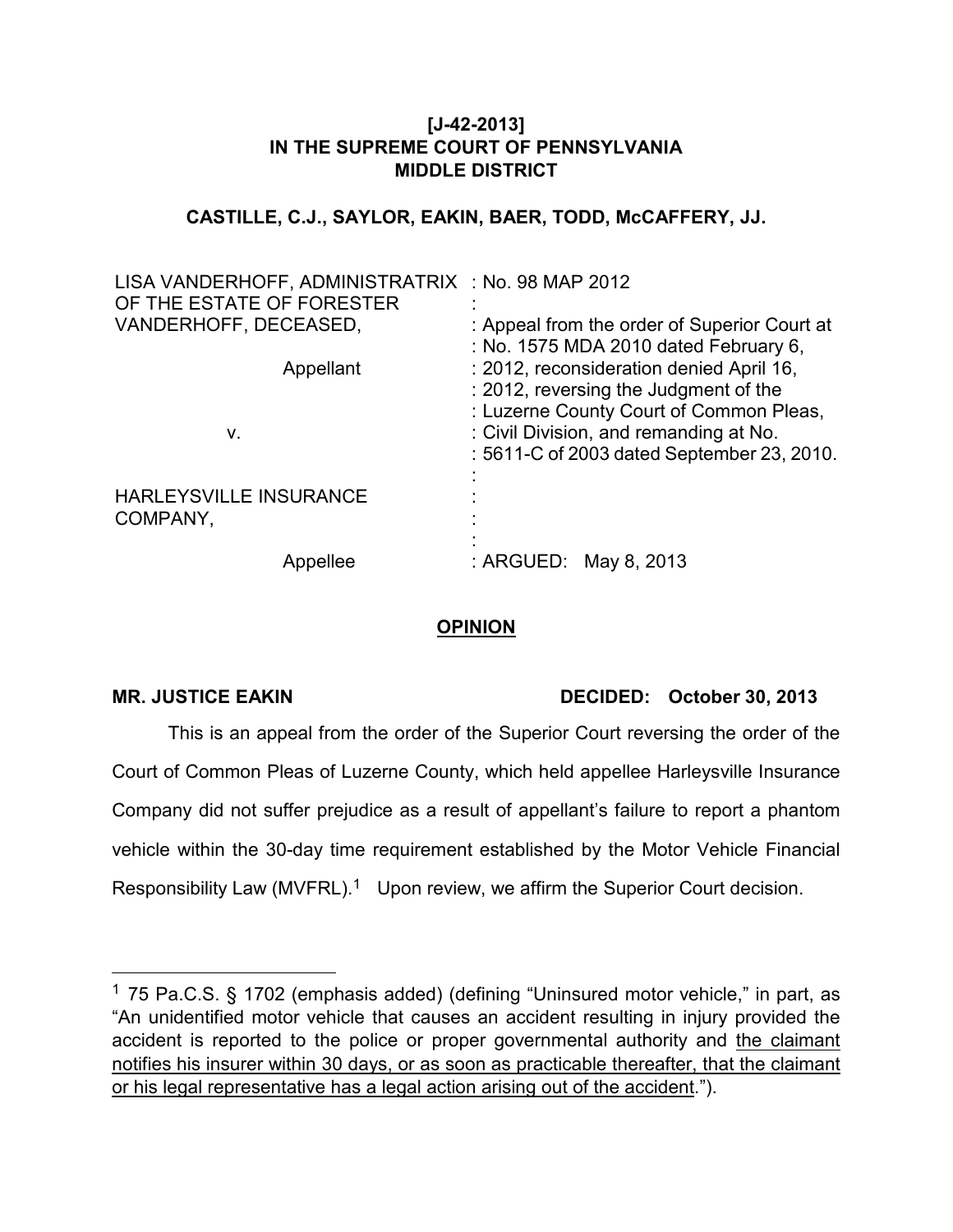This case involves an uninsured motorist benefits claim filed in connection with injuries allegedly sustained by appellant in an October 4, 2001, motor vehicle accident. Appellant was driving a truck insured by Harleysville when he rear-ended a vehicle driven by Ryan Piontkowski, who was waiting to make a left-hand turn. The police were summoned, and the investigating officer spoke to appellant and Piontkowski; the police report contained no mention of a phantom vehicle being involved in the accident. Appellant later reported the accident to his employer, explaining he momentarily took his eyes off the road, and when he looked again, a vehicle was stopped in front of him; he was unable to stop and rear-ended the vehicle. No phantom vehicle was mentioned. Twenty days later, appellant completed a written Workers' Compensation Employee's Statement<sup>2</sup> in which he reported the accident occurred due to Piontkowski stopping suddenly in front of him. Again, no phantom vehicle was reported.

Over eight months later, on June 14, 2002, appellant filed a claim for uninsured motorist benefits, alleging the accident was caused by a phantom vehicle pulling out in front of Piontowski, causing him to stop suddenly. Harleysville denied appellant's claim and sought a declaratory judgment that he was not entitled to uninsured motorist benefits. At a non-jury trial, Harleysville contended the phantom vehicle did not exist, and regardless, appellant failed to comply with the statutory requirement to notify Harleysville of the phantom vehicle within 30 days. The trial court determined the phantom vehicle existed, and appellant had reported it to the investigating officer at the scene and to Harleysville "as soon as practicable," as required by 75 Pa.C.S. § 1702. Trial Court Order, 11/17/04.

 $\overline{a}$ 

<sup>&</sup>lt;sup>2</sup> Harleysville is also the Workers' Compensation insurer.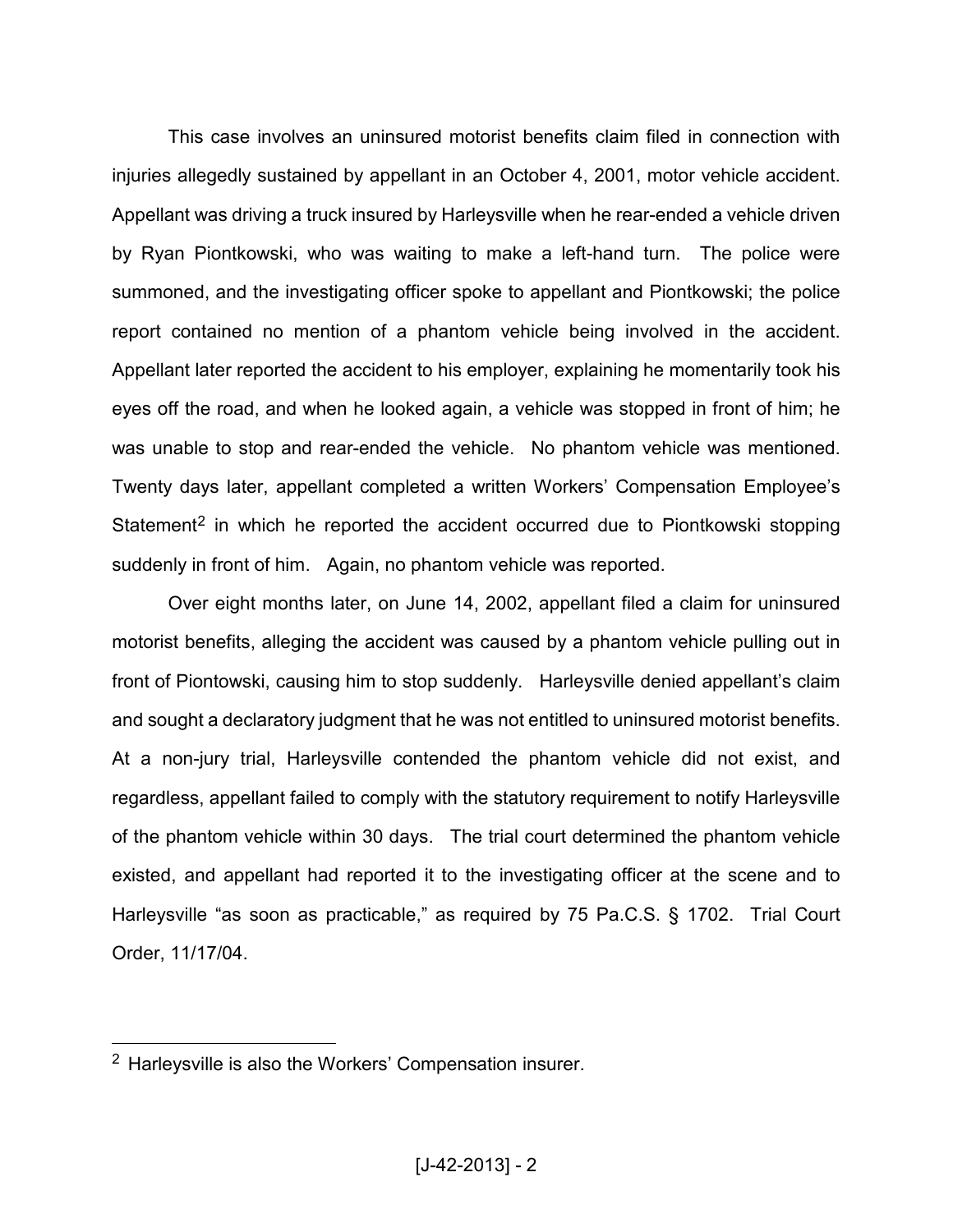Harleysville appealed to the Superior Court, which reversed holding the trial court's determination appellant gave Harleysville timely notice of the phantom vehicle was unsupported by the record as the earliest evidence of appellant providing notice was during a February, 2002 independent medical examination. Vanderhoff v. Harleysville Insurance Company, No. 1984 MDA 2004, unpublished memorandum at 7-9 (Pa. Super. filed March 1, 2006). Additionally, the Superior Court rejected appellant's counter-argument that, under Brakeman v. Potomac Insurance Company, 371 A.2d 193 (Pa. 1977), even if he failed to provide proper notice to Harleysville, it could not deny him benefits as a result absent demonstrating it suffered prejudice. The court quoted our decision in State Farm Mutual Automobile Insurance Company v. Foster, 889 A.2d 78 (Pa. 2005), "'that Brakeman's prejudice requirement is inapplicable to the notice provision of § 1702.'" Vanderhoff, at 9 (quoting Foster, at 82).

We granted allocatur to address: "Whether an insurance carrier should be required to prove prejudice relative to the late reporting to the carrier of an accident involving an unidentified vehicle when such accident was timely reported to law enforcement officials[.]" Vanderhoff v. Harleysville Insurance Company, 911 A.2d 917 (Pa. 2006) (per curiam). Following argument, we distinguished Foster and held, consistent with Brakeman, "before an insurer can deny uninsured motorist benefits resulting from an accident involving a phantom vehicle, the insurer must demonstrate prejudice due to the failure of an insured to notify the insurer of the phantom vehicle accident." Vanderhoff v. Harleysville Insurance Company (Vanderhoff I), 997 A.2d 328, 335 (Pa. 2010). We remanded to the trial court for a determination of whether Harleysville was prejudiced by appellant's late notice.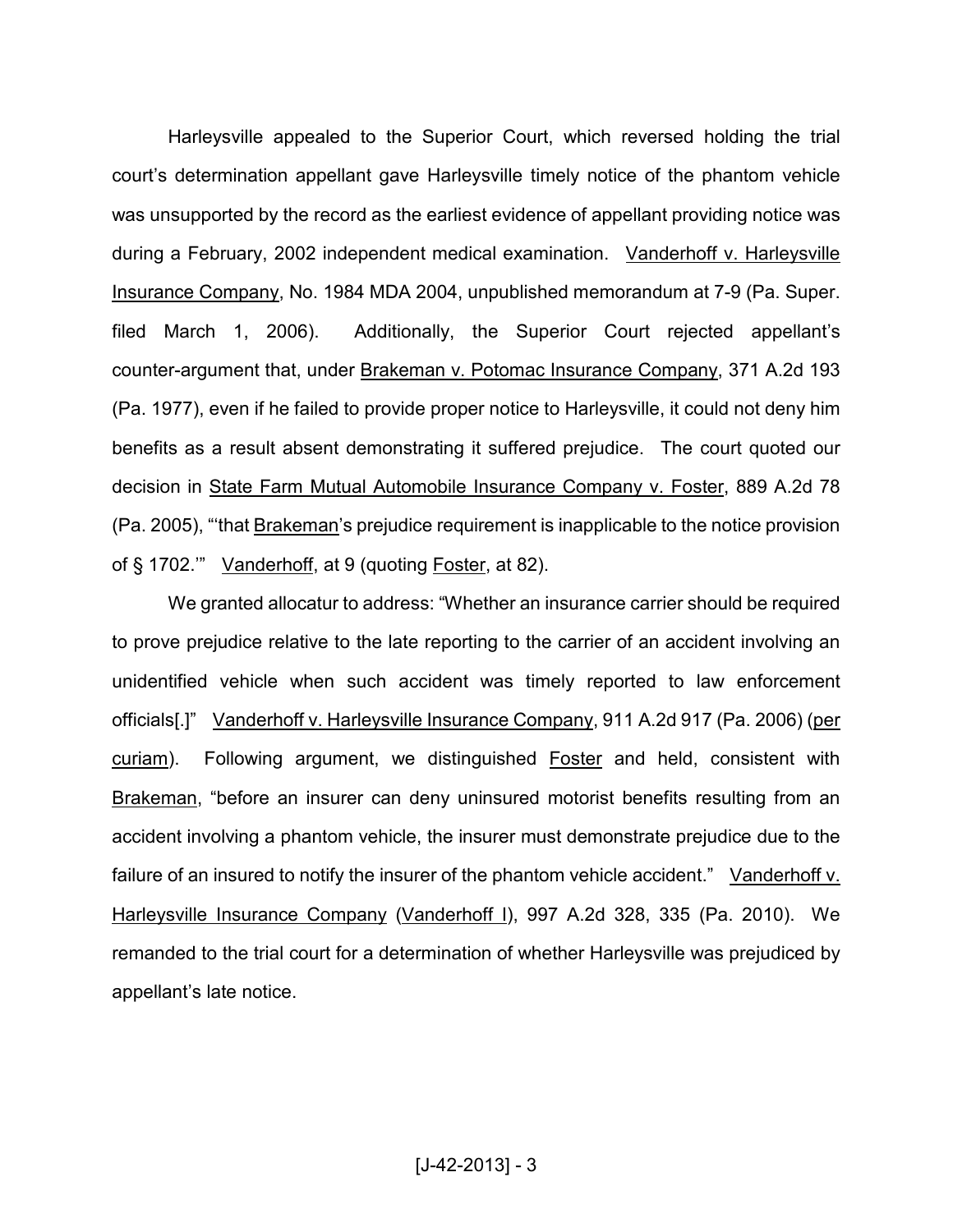On remand, in lieu of an opinion analyzing the facts of the case and applicable law,

the trial court simply twice filed the following statement, first as an order and, following the

filing of a notice of appeal, again as an opinion, adopting appellant's argument:

This matter comes before the Court on the directive of the Supreme Court that Defendant, Harleysville Mutual Insurance Company, in order to deny Plaintiff's claim, must prove actual prejudice to it by reason of Plaintiff's failure to notify it of a "phantom vehicle" (under Plaintiff's uninsured motorist coverage) in a timely manner. The Defendant produced numerous witnesses who opined that had they had an opportunity to investigate sooner, the investigation would have been more complete and effective as witnesses would not disappear and evidence would not disappear.

The Plaintiff, however, while not contesting this claim, takes the position that the Defendant could not show any prejudice in that it was unable to show the result would have been any different even with such a timely investigation.

If delay alone leads to legal prejudice to an insurer, the delay is all the insurer would ever have to show. This could mean thirty-one (31) days after the accident; sixty (60) days, or two years. No court could determine what would have been found had the investigation been so completed.

If the Defendant's argument is to be enforced, there would be no necessity for showing of prejudice because it would be prejudice per se every time there is a delay.

Under the circumstances the Court finds that the Defendant did not meet its burden of proving actual prejudice in this case and Plaintiff's action is not barred by the untimely notice.

Trial Court Order, 8/24/10, at 1-2; Trial Court Opinion, 1/28/11, at 1-2.

Harleysville appealed, and the Superior Court reversed finding the trial court's

rationale "constitute[d] a clear abuse of discretion, as it [did] not comport with reason."

Vanderhoff v. Harleysville Insurance Company, 40 A.3d 744, 747 (Pa. Super. 2012).

Further, the court concluded:

The entire justification for the requirement of a timely report of a[ phantom] vehicle to an insurer is to allow the insurer to investigate the accident to discover evidence. It is nearly axiomatic that the insurer cannot know what evidence it might discover in such an investigation. In fact, if the insurer could establish with certainty what evidence it would have discovered, it would, by definition, not be prejudiced by the lack of timely notice.

Id.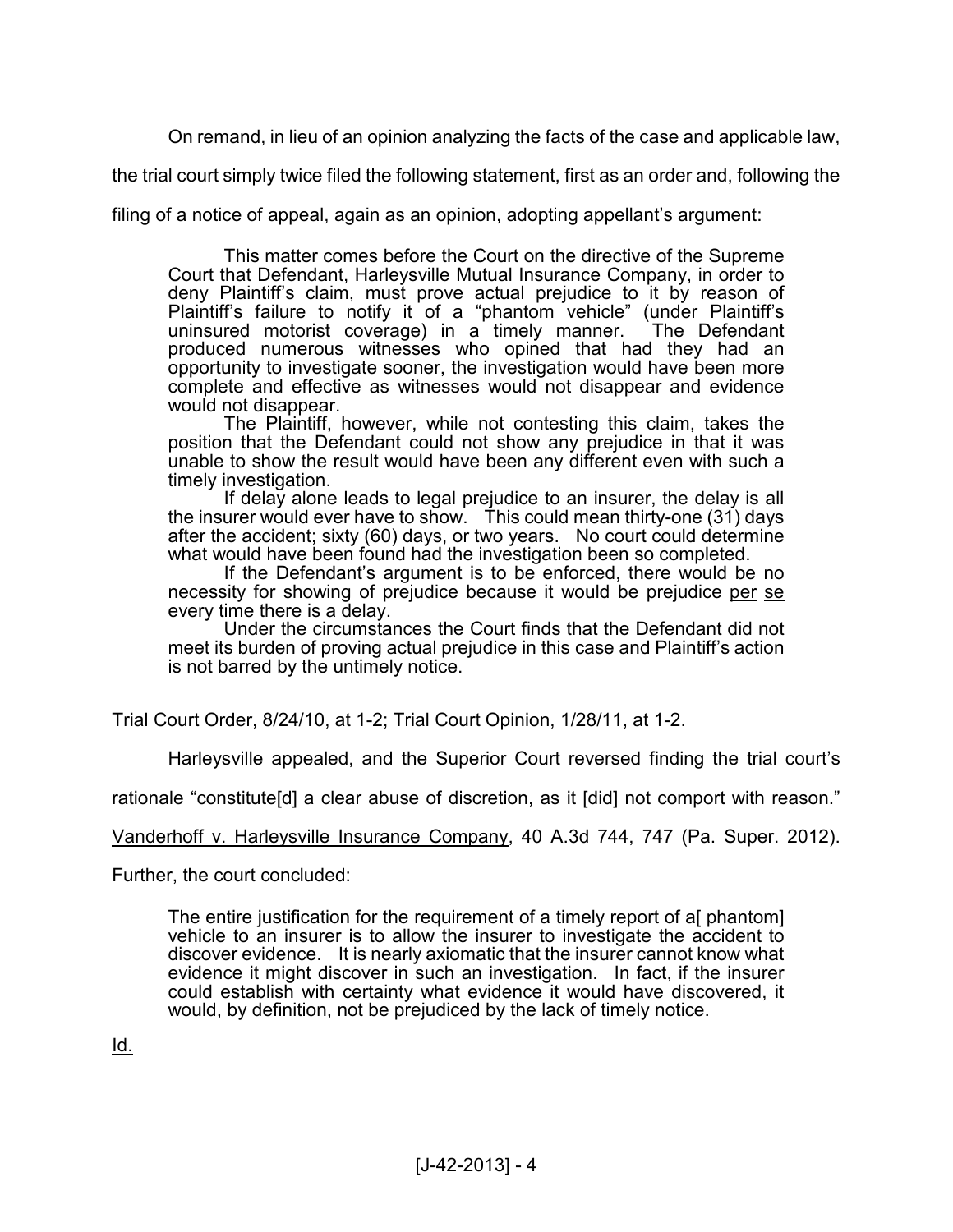The court found persuasive Harleysville's witness testimony regarding the investigative measures it would have employed and the evidence such investigation may have uncovered had appellant provided timely notice of the alleged phantom vehicle. Those measures included hiring an investigator to canvass the scene within days of the accident, obtaining counsel to direct an investigation and develop a defense, employing an accident reconstructionist to certify the scene, securing schematics and scene photographs, interviewing the investigating officer when his memory of the accident was fresh, requesting 911 tapes, and tracking down witnesses. N.T. Trial, 8/24/10, at 22-23, 37-41. Although several of these measures were taken upon Harleysville receiving notice of the alleged phantom vehicle, witnesses opined their effectiveness in aiding the investigation was significantly diminished by the delay due to the short-lived nature of prime evidence  $-$  e.g., tire marks and witness availability and memory. Id., at 14 ("[W]hen there's a phantom vehicle being alleged, you have to get out there as soon as possible to get your investigation done."); id., at 22 (due to late notice, "[t]hat accident was lost in obtaining witnesses that could have been there"); id., at 29-30 (911 tapes destroyed after 30 days; may have found additional witnesses if given earlier notice); id., at 33 (delay means "evidence disappears"); id., at 35 (no additional witnesses "because [they] didn't have the opportunity to go out and look for them"); id., at 41 (phantom vehicle cases very difficult because trying to prove negative; "Memory is very important in this thing. ... [A] person's memory is much fresher a couple days after the accident than almost a year after the accident. Police officers get involved much easier, much quicker right after the accident because things are fresh and they have the opportunity to do supplemental reports than a year later when their memories are not as fresh and they don't want to even get into supplemental reports."); id., at 42 ("[T]he importance to determining [whether a phantom vehicle was involved] is quick, immediate investigation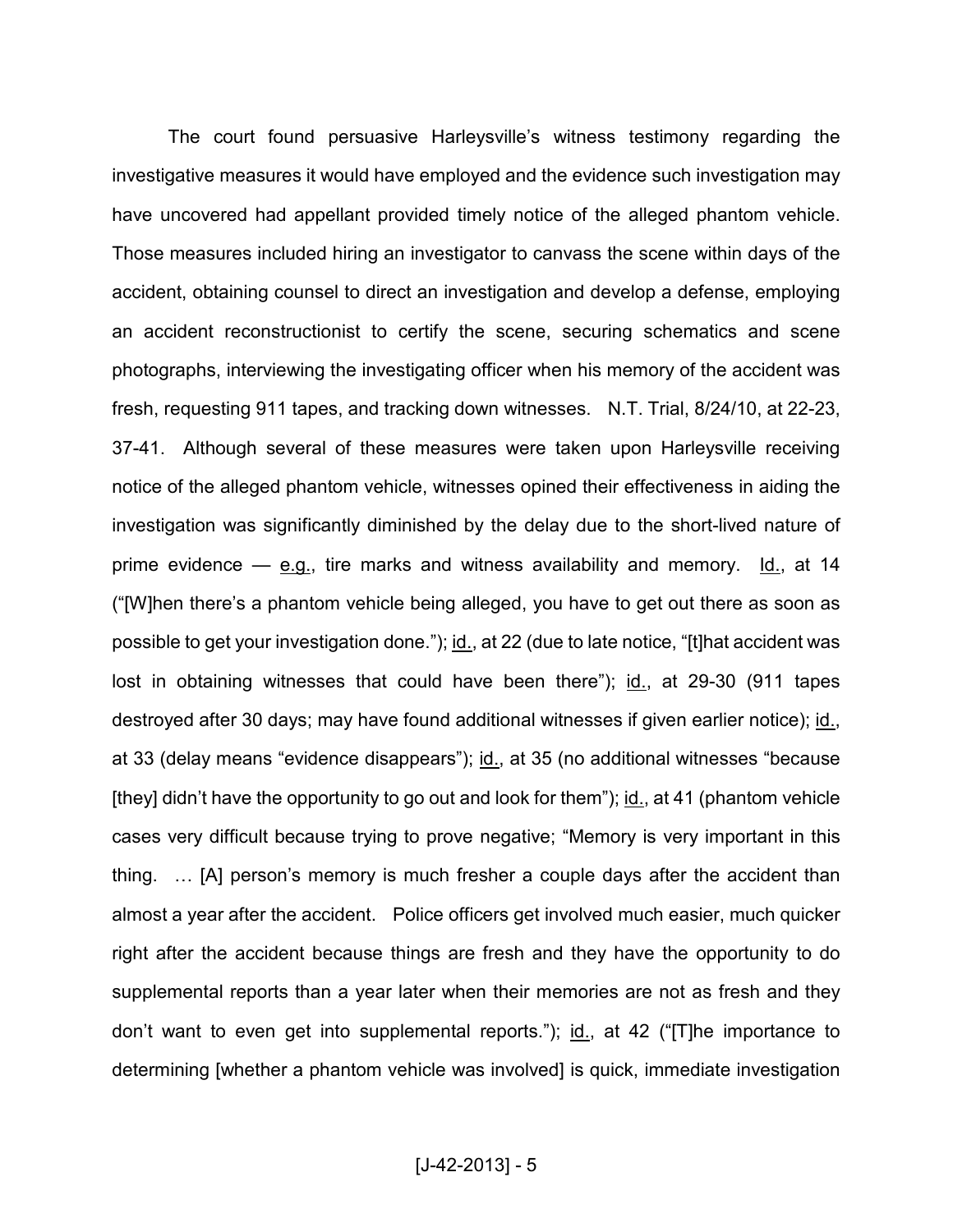using a team effort through investigators, reconstruction people, to try and track down any human being who is out there who may have seen it[.]"); id., at 48 (In "cases on phantom vehicles, you have to attack the phantom vehicle from day one and see if there is any evidence to support it  $\dots$ "); id., at 72 ("[T]he earlier the better to look for things like debris, marks on the roadway, damage, availability to look at vehicles. The longer you wait, then the less opportunity you have for that data."). In particular, the investigator assigned to appellant's case testified timing of the phantom vehicle notice impacts the scope of her investigation in that, when notice is timely received, it is more likely a canvass of the area will procure witnesses, physical evidence on the roadway is more likely to be available, she is able to more effectively interview the investigating officer, and the insured's memory is more likely to be accurate. Id., at 53-57. By the time notice was received in this case, there was nothing left on the roadway in terms of physical evidence from the accident, and conducting a canvass of the area for additional witnesses was deemed pointless; therefore, her investigation was limited to the statements of appellant, his employer, Pointkowski, and the investigating officer, all of which contained no reference to a phantom vehicle. See id., at 61-62. Thus, the court  $concluded, "Under these specific circumstances, ...$  the trial court erred in requiring Harleysville to establish conclusively what evidence a timely investigation would have discovered." Vanderhoff, at 748.

Appellant sought this Court's review, and we granted allocatur to address the following issues:

(1) What constitutes "actual prejudice" to relieve an insurance company of its obligation to pay insurance benefits to an insured?

(2) Should "actual prejudice" involve proof by an insurance carrier that it suffered a real material impairment of its ability to investigate and defend an uninsured claim?

(3) What constitutes a reasonable basis for a trial court finding that prejudice exists in a late report of a phantom vehicle?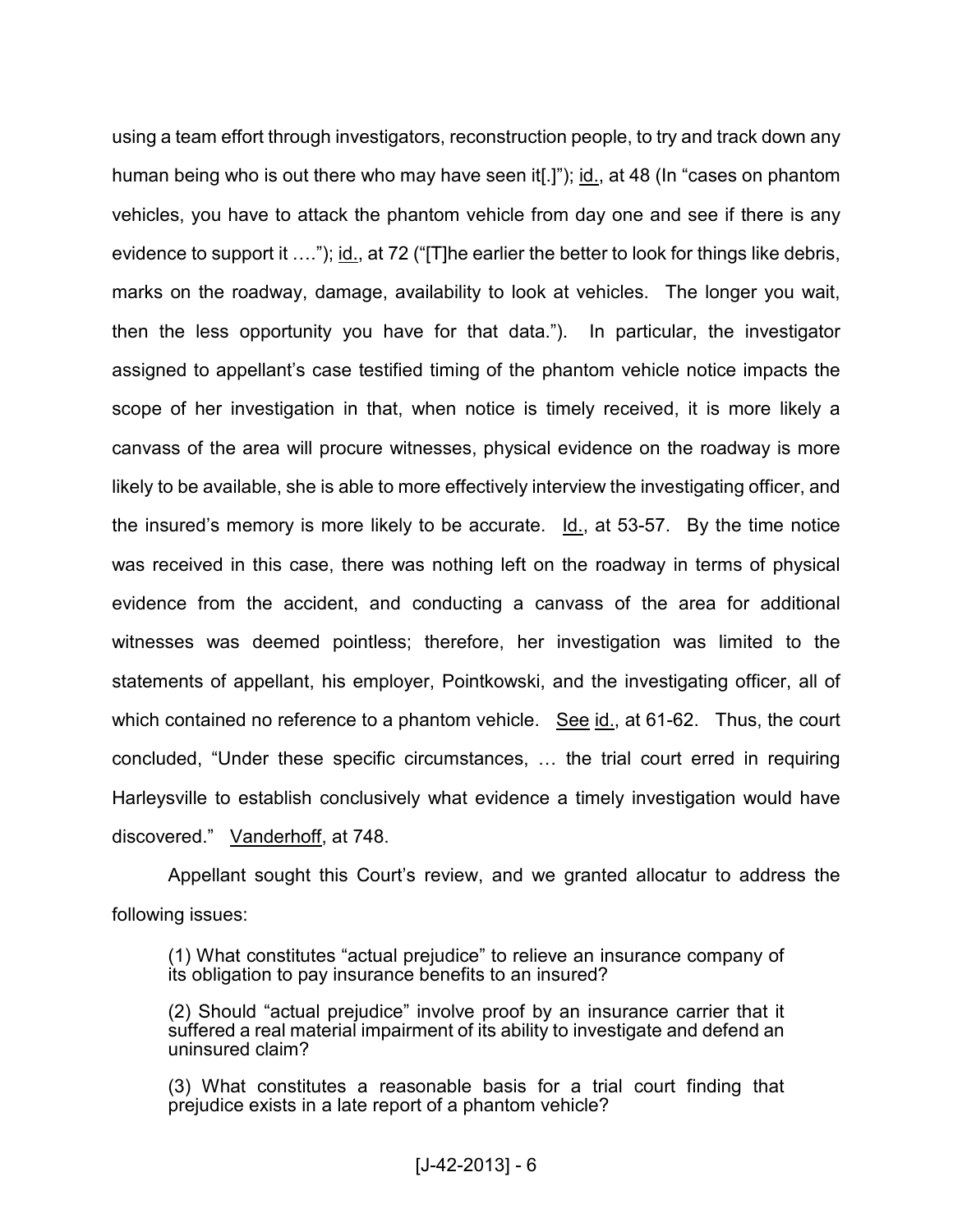Vanderhoff v. Harleysville Insurance Company, 55 A.3d 1056 (Pa. 2012) (per curiam).<sup>3</sup> Although presented as three distinct issues, each merely constitutes a re-phrased challenge to the Superior Court's finding Harleysville suffered prejudice from appellant's untimely notice.

Appellant argues Brakeman controls this case and, in order to show prejudice, "[t]he insurance carrier must point to concrete evidence or witnesses that are no longer available due to the late notice" and "must show the loss of a substantial defense opportunity and the likelihood of success in defending liability and damages[.]" Id., at 6. Since "Harleysville did not prove at trial that any specific facts changed so as to constitute material prejudice[,]" appellant contends it cannot deny coverage. Id., at 11. Conversely, Harleysville promotes the case-by-case approach used by the Superior Court wherein breach of the phantom vehicle notice requirement constitutes a defense to an uninsured motorist claim "where the insurer shows that its ability to investigate the [phantom vehicle] claim was impaired by that late notice in the context of the accident in

 $\overline{a}$ 

 $3$  Although appellant and the trial court present "actual prejudice" as a term of art required to be proven by an insurance company in phantom vehicle cases, such has no basis in Vanderhoff I, which established the prejudice requirement. See Vanderhoff I, at 335 ("[W]e conclude that before an insurer can deny uninsured motorist benefits resulting from an accident involving a phantom vehicle, the insurer must demonstrate prejudice due to the failure of an insured to notify the insurer of the phantom vehicle accident."). While appellant attempts to support his assertion that actual prejudice is required with a litany of federal court cases, this Court is not bound thereby. See Appellant's Brief, at 7-9 (citing Brethren Mutual Insurance Company v. Velez, 2008 W.L. 2444505, at \*1 (M.D. Pa. June 13, 2008) (denying summary judgment because failed to show late notice "resulted in actual prejudice"); Harrisburg Area Community College v. Pacific Employers Insurance Company, 682 F. Supp. 805 (M.D. Pa. 1988) (interpreting Brakeman to require "Defendant must show not only the loss of a substantial defense opportunity but also a likelihood of success in defending liability or damages if that opportunity had been available." (citing Trustees of the University of Pennsylvania v. Lexington Insurance Co., 815 F.2d 890 (3d Cir. 1987) (citing Morales v. National Grange Mutual Insurance Co., 423 A.2d 325 (N.J. Super. 1980) while interpreting Brakeman)))). Accordingly, we will address appellant's issues as questioning what constitutes prejudice.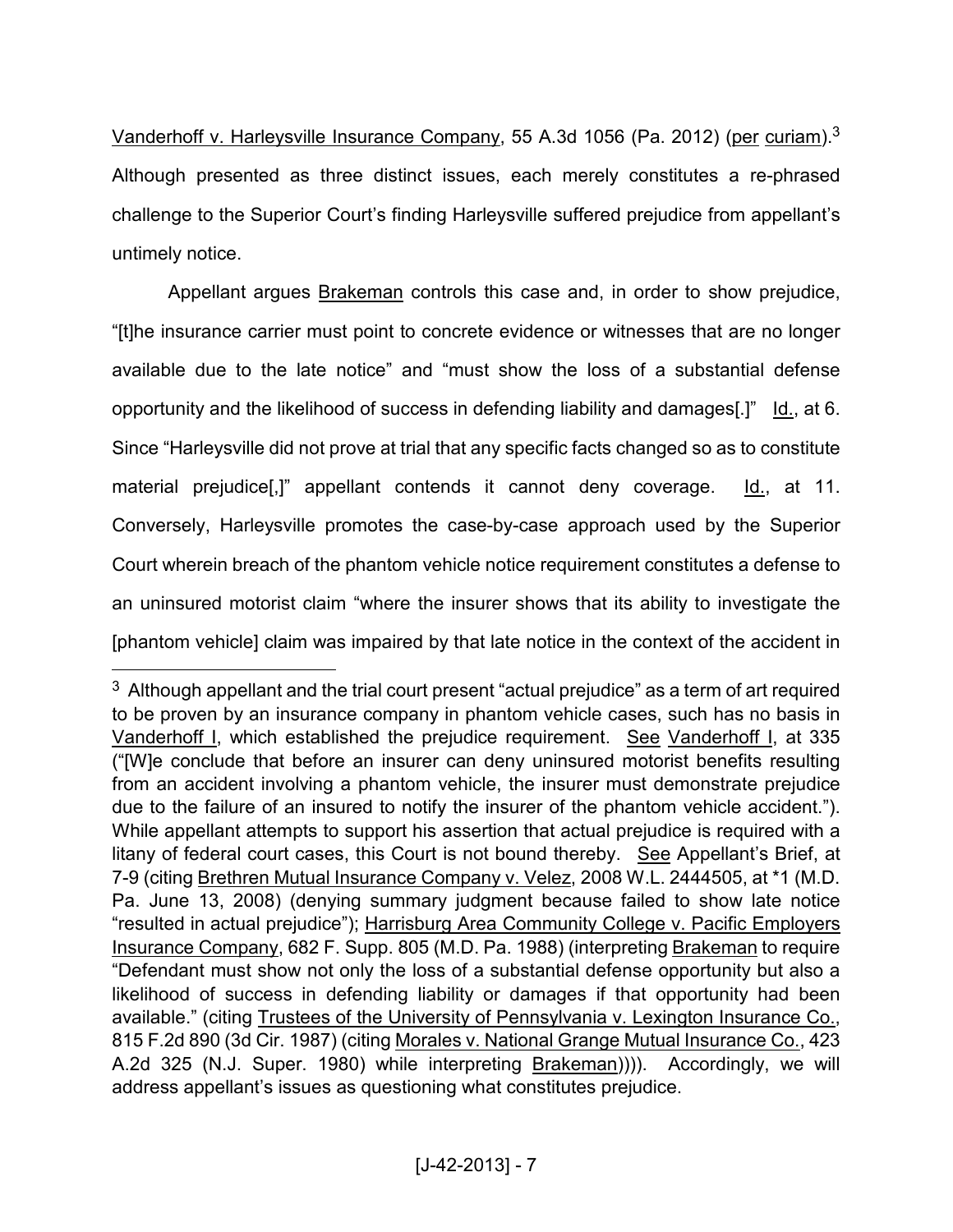question along with the extent of and explanation for that delay." Appellee's Brief, at 11. Harleysville contends the evidence it presented at trial, detailing the manner in which its investigation was hampered by appellant's late notice and the importance of prompt investigation in phantom vehicle claims arising from accidents occurring in high traffic areas, was sufficient to meet this standard.

In reviewing a declaratory judgment, we are limited to determining whether the trial court committed a clear abuse of discretion or error of law. Vernon Township Volunteer Fire Department, Inc. v. Connor, 855 A.2d 873, 879 (Pa. 2004) (citation omitted). "An appellate court may not substitute its judgment for that of the trial court if the determination of the trial court is supported by competent evidence." Id. (citation omitted). As the issue in this case is a question of law, our standard of review is de novo and our scope of review is plenary. Generette v. Donegal Mutual Insurance Company, 957 A.2d 1180, 1189 (Pa. 2008) (citation omitted).

In Brakeman, we determined, prior to the enactment of the MVFRL, an insurance company intending to deny coverage based upon lack of notice required by its policy had to demonstrate prejudice resulting therefrom because, otherwise, forfeiture would result as the denial of purchased coverage would arise from a non-negotiated term, dictated by the insurance company's policy. Brakeman, at 197-98 (citations omitted). Thus, we held, "where an insurance company seeks to be relieved of its obligations under a liability insurance policy on the ground of late notice, [it must] prove that the notice provision was in fact breached and that the breach resulted in prejudice to its position." Id., at 198. We further noted:

Where the insurance company's interests have not been harmed by a late notice, even in the absence of extenuating circumstances to excuse the tardiness, the reason behind the notice condition in the policy is lacking, and it follows neither logic nor fairness to relieve the insurance company of its obligations under the policy in such a situation.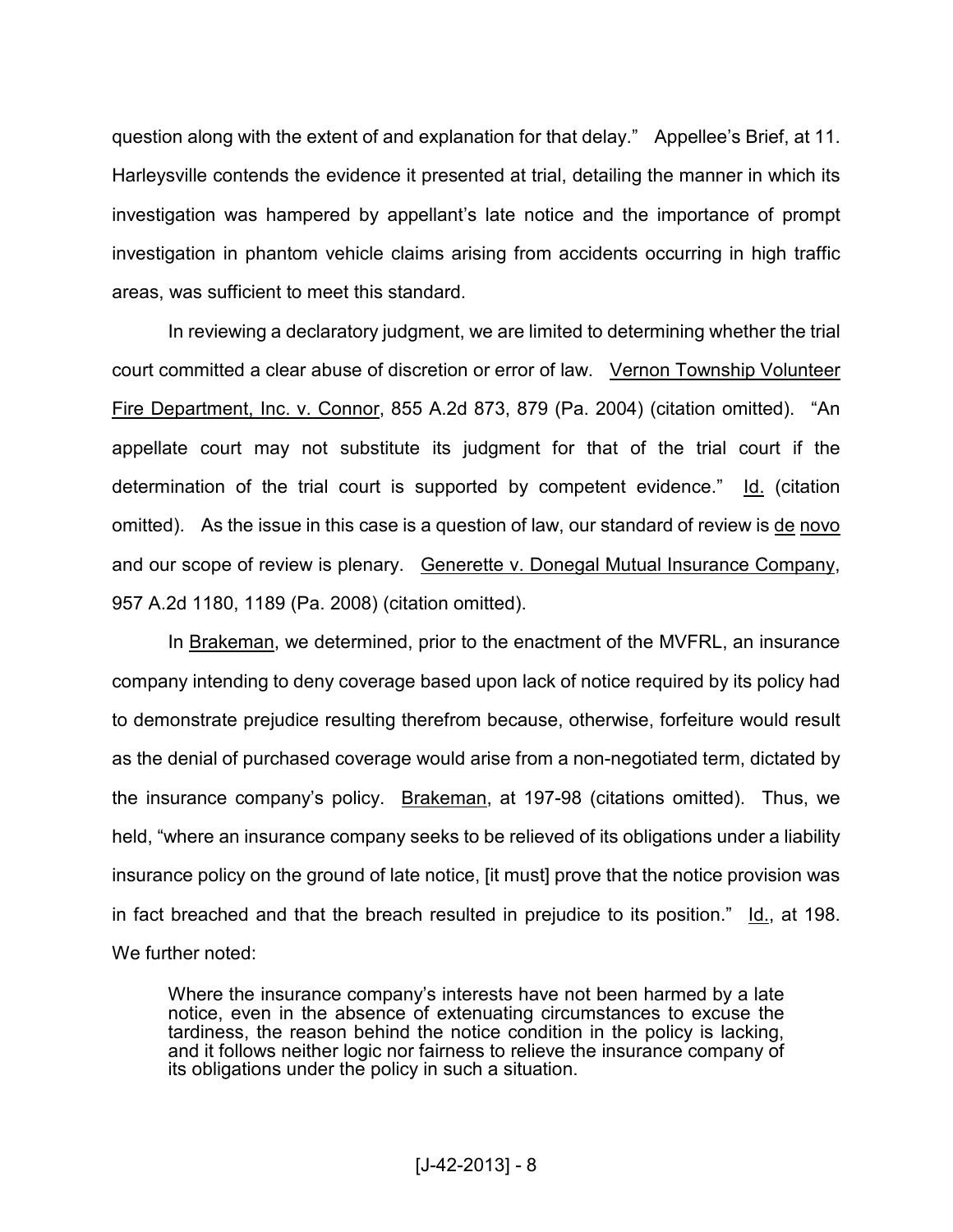Id., at 197. In Vanderhoff I, we upheld the continued applicability of Brakeman's prejudice requirement notwithstanding the passage of § 1702, which specifically provides a claimant seeking to recover uninsured motorist benefits arising from a phantom vehicle accident must notify his insurer within 30 days of the accident without mention of prejudice. Vanderhoff I, at 333-34 (citing 75 Pa.C.S. § 1702). While our case law clearly requires an insurer to show prejudice in such cases, it does not delineate how an insurer proves it was prejudiced or what exactly constitutes prejudice. See Brakeman, at 198 ("We recognize that prejudice is a difficult matter to prove affirmatively  $\dots$ ").

Since Brakeman, various Pennsylvania courts have dealt with notice and prejudice in the insurance context. For example, in Metal Bank of America, Inc. v. Insurance Company of North America, 520 A.2d 493 (Pa. Super. 1987), the Superior Court held the insurance carriers were prejudiced by the claimant's failure to provide notice of an oil spill until ten years after the spill and two years into the litigation. Id., at 498. The court determined:

[T]he reason for timely notice to the insurer is to enable it to gain early control of the proceedings and to give it an opportunity to investigate and acquire information about the case. All of this was denied to the insurers [at the time they were notified], as the facts were stale and the litigation had been in progress for some two years.

Id. Further, the court found, not only were the insurers denied the opportunity to defend claims against the claimant, but "[i]t also cannot be disputed that evidence has been dissipated and disappeared and that the passage of time has resulted in the unavailability of witnesses and the fading of memories." Id., at 498 n.4 (citation omitted). Lastly, the court concluded "the insurers were not given an opportunity to make their own investigation of the many problems and this was prejudicial." Id., at 500. Although Metal Bank is factually distinguishable as a complex environmental litigation with highly sophisticated insureds, we agree with these general precepts regarding the impact of delay on investigation.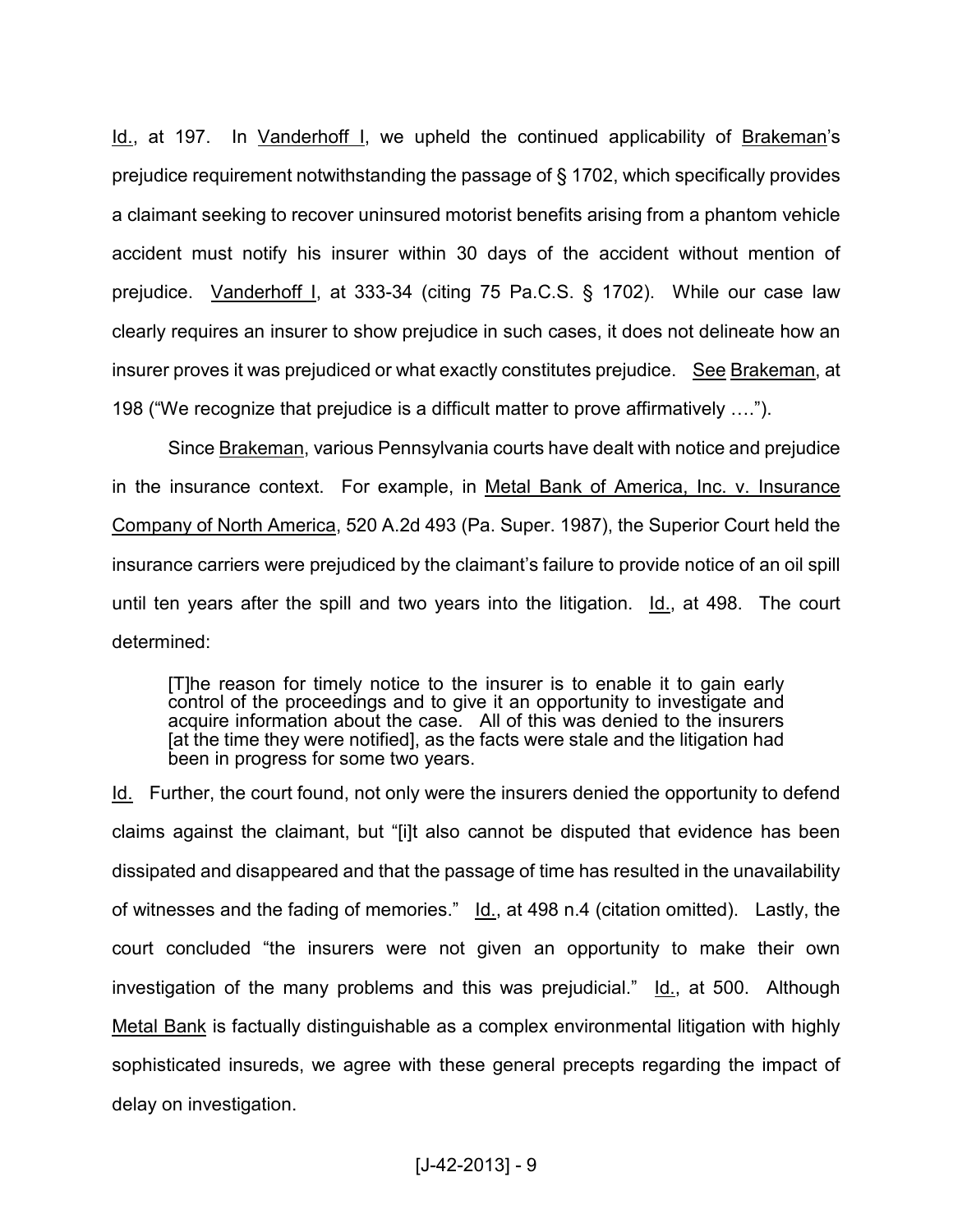In Frankfort Candy & Chocolate Company, Inc. v. Valiant Insurance Company, 2006 W.L. 224237 (C.P. Philadelphia Cnty. January 24, 2006), the insurer denied coverage of a property damage claim filed two years after the failure of roof air conditioning units resulted in damage to the insured's chocolate Easter bunnies. The trial court held the insurer proved it was prejudiced by the late notice in connection with the insured air conditioning units because those units had since been discarded, thereby preventing the insurer from investigating whether their failure was covered under the policy. Id., at \*3. However, the court found no prejudice ensued regarding the damaged Easter bunnies because a sample of the damaged product remained available for inspection. Id.

Section 1702's notice requirement advances the primary goal of the MVFRL to "keep[] automobile insurance affordable to the public by minimizing fraudulent claims 'and the attempted recovery of benefits in cases where accidents were alleged to have been caused by phantom vehicles.'" Foster, at 81 (internal quotations and further citation omitted) (quoting Jackson v. Pennsylvania Financial Responsibility Assigned Claims Plan, 575 A.2d 626, 628 n.2 (Pa. Super. 1990)). Provision of prompt notice to both law enforcement and the insurance company enables those entities to promptly investigate the accident, thus making it less likely a claimant might fabricate a phantom vehicle's involvement to excuse his own neglect. Moreover, it is beyond dispute that, as time passes, memories fade and evidence disappears; therefore, providing prompt notice helps ensure the integrity of the evidence either in support of or discrediting the alleged phantom vehicle's involvement. This is not to say, however, that every case will be affected by notice delay in the same manner or that delay cannot be excused based on the facts of the case. The determination of prejudice is highly "circumstance dependent." Nationwide Insurance Company v. Schneider, 960 A.2d 442, 452 (Pa. 2008).